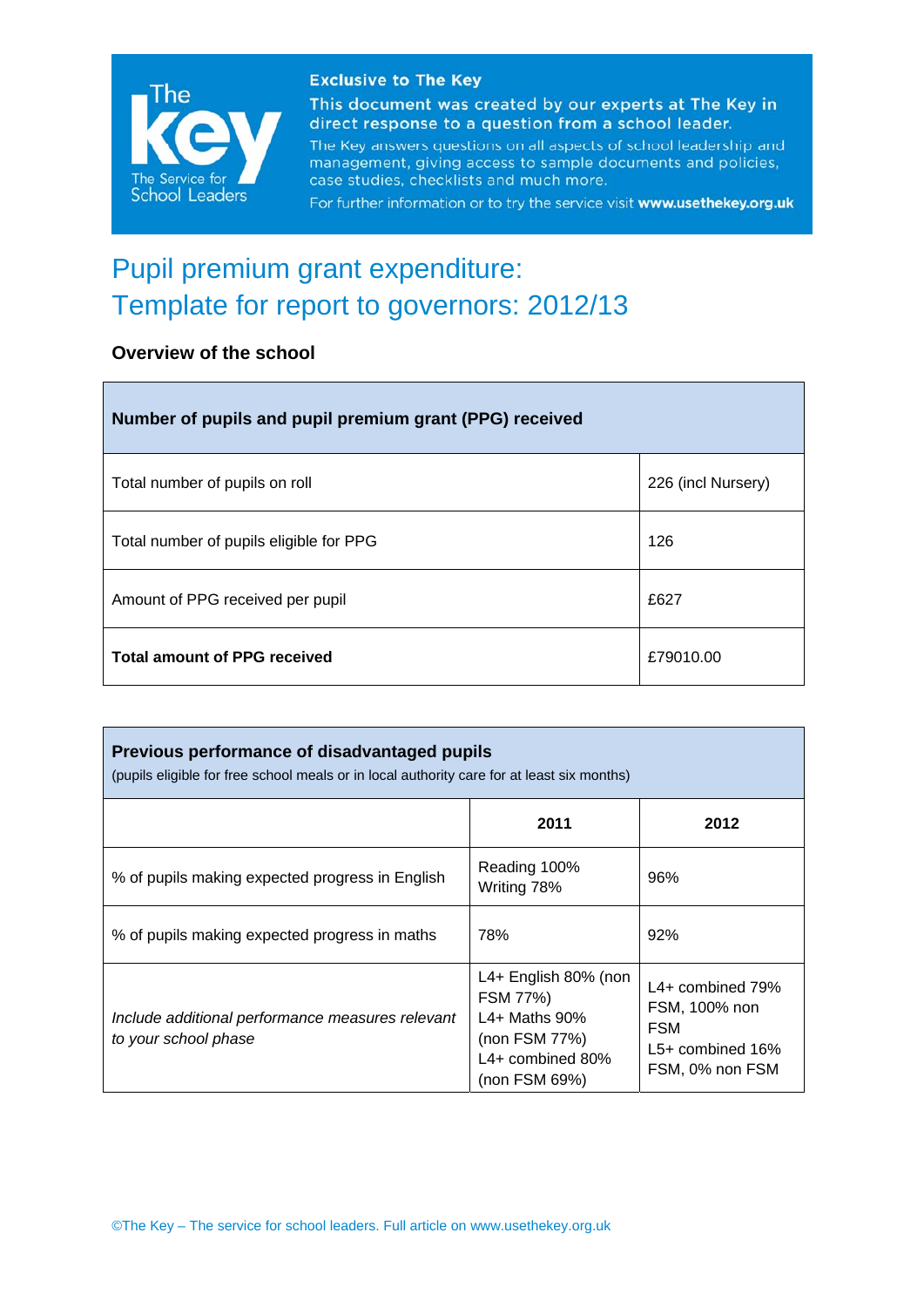

### **Summary of PPG spending 2012/13**

#### **Objectives in spending PPG:**

- *Challenge for more able pupils in English and Maths achieve more level 5s and work towards level 6*
- *All children to make at least expected progress sin English and Maths*
- *Improvement of phonics provision*
- *Engage children more in Reading through provision of quality resources*
- *Enrich pupil experiences to impact on quality of Literacy, Numeracy and problem solving*
- *Ensure staff have the subject knowledge to teach English and Maths effectively*
- *Develop language in Early Years through provision of quality resources*

#### **Summary of spending and actions taken:**

- *Staffing £36503.67 includes Gifted and Talented Yr 6 for Maths & English, Breakfast Club Staff, Tuition Groups, additional reading, Revision and holiday clubs*
- *Resources £28839.50 EYFS, English, Maths, Library*
- *Services £5620 Testbase, Artis*
- *Enrichment £4970.25 Breakfast Club resources, Educational Visits*
- *Training £3282.50 Maths, Pie Corbett*

*£79215.92* 

#### **Outcomes to date:**

- *Key Stage 2 SATs: Increase in level 5s in English to 24% Increase in level 4+ in Writing to 86% Increase in level 5 Writing to 34% The Government floor target was exceeded 100% of children made 2 levels progress since KS1 in Writing and Maths. 96% of children made 2 levels progress since KS1 in Reading*  • *Key Stage 1: 73% level 2+ in Reading, Writing and Maths*  • *Early Years:*
	- *70% achieved a good level of development in Reading and Maths, 67% in Writing*
- *Class data:*
	- *Year 1 100% on track in Maths and Reading, 89% in Writing*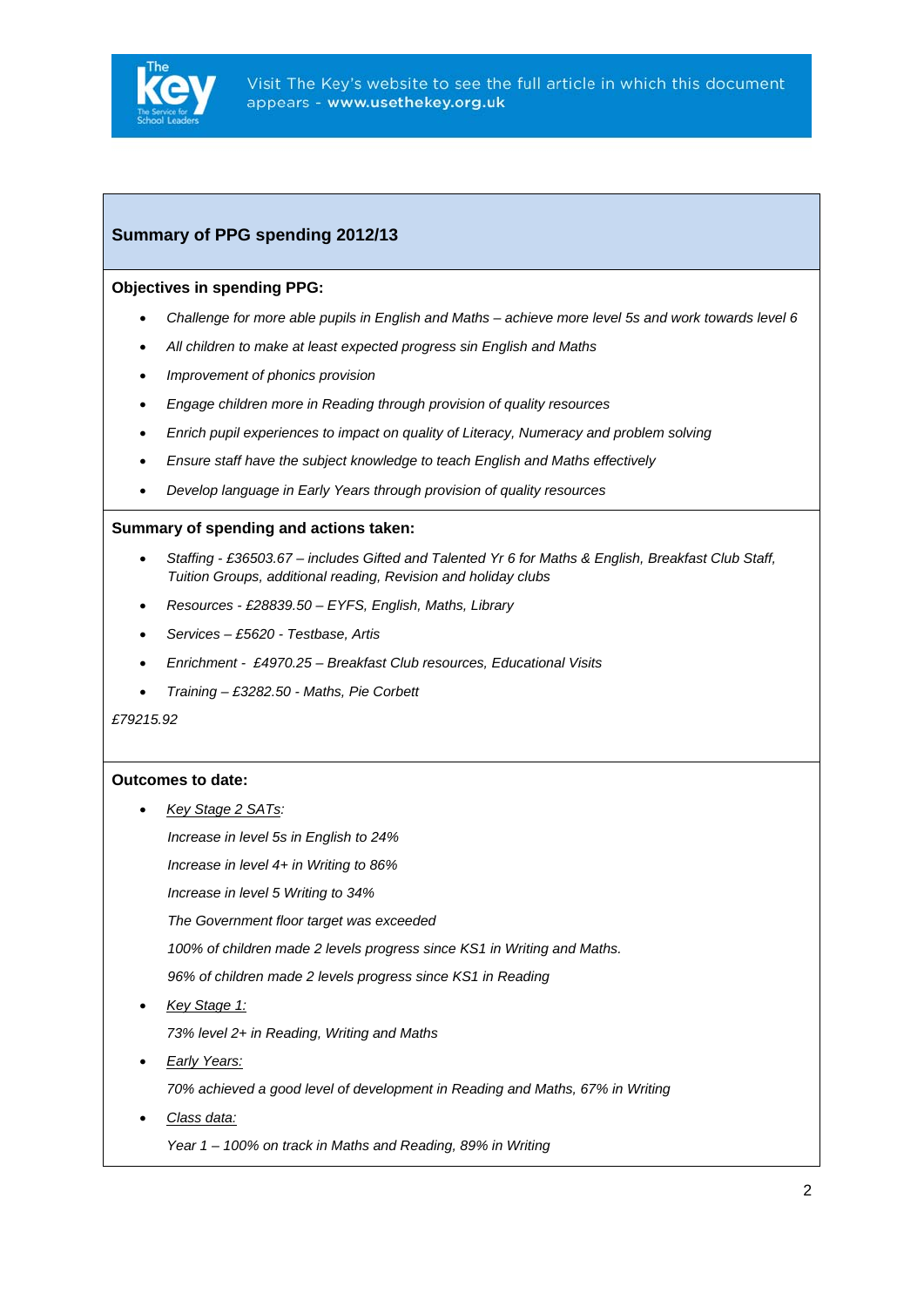

*Year 3 – 80%+ on track in all subjects* 

*Year 4 – 90% on track in Maths, 86% in Reading and 77% in Writing* 

 *100% made 1 level progress since KS1 in Reading and Maths, 93% in Writing* 

*Year 5 – 70%+ on track in all subjects* 

• *Attendance for the year was 96%, an increase on the previous year.*